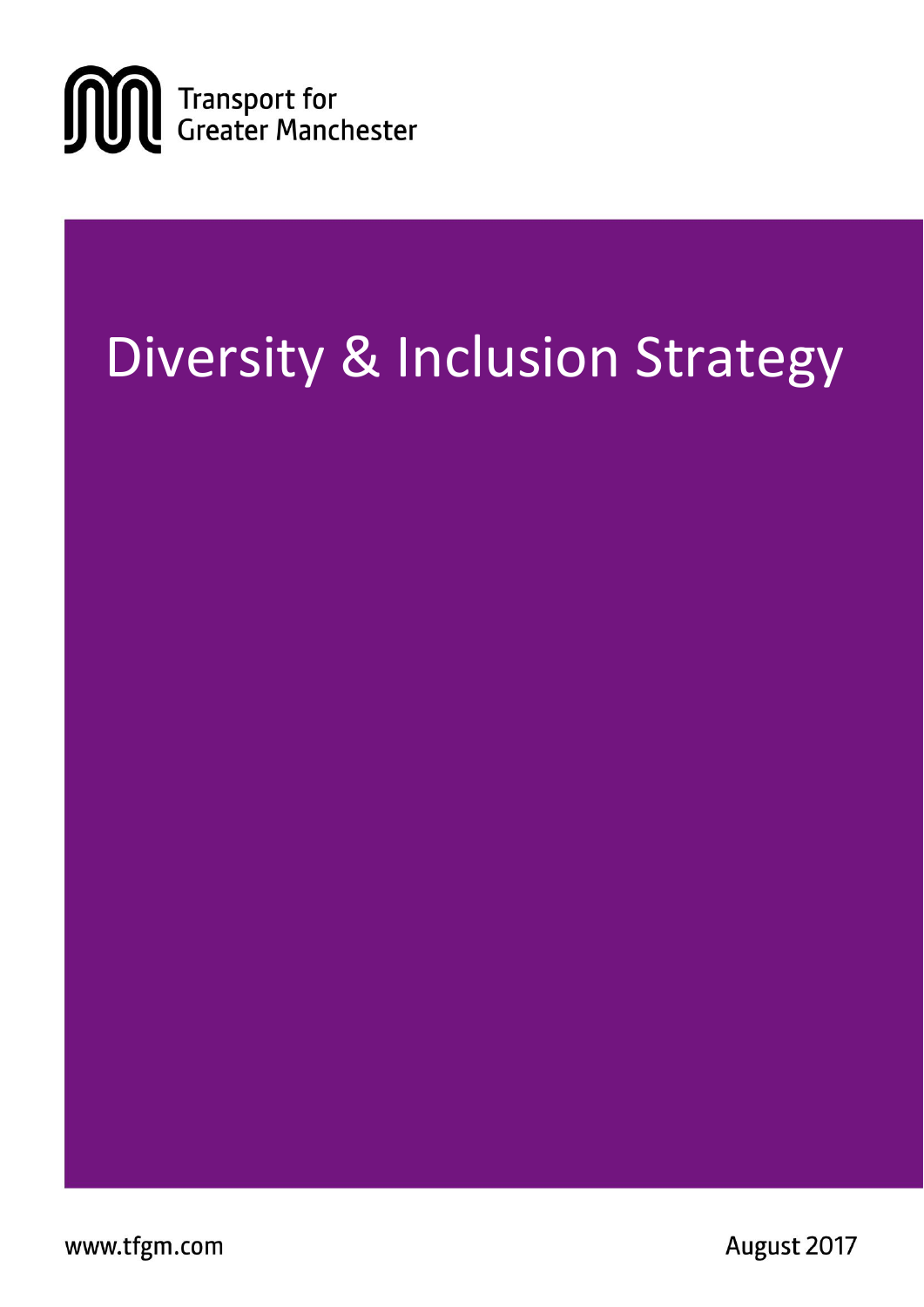### **Introduction**

Welcome to the Transport for Greater Manchester (TfGM) Diversity and Inclusion Strategy.

TfGM continually work to deliver a world class integrated transport network for Greater Manchester. In doing so, we strive to be recognised as an equality and diversity champion and leader. We are committed to promoting of equality, diversity and inclusion and this commitment underpins our organisation's vision and values and our activities as an employer, provider and commissioner of services.

The following strategy is linked to our people strategy and lays out how we will promote equality of opportunities for all and meet our legal obligations under the Equality Act 2010.

### **Our Communities**

#### **Greater Manchester in context**

At the time of the 2011 census around 2.68 million people were recorded as living in Greater Manchester. Our region has a dynamic and increasingly diverse population. TfGM views this as an exciting environment in which to operate as well as understanding the challenges that this creates.

#### **Overview of our communities**

#### **Disability**

 Over 20% of people living in Greater Manchester have a limiting long-term illness or disability.

#### **Ethnic minorities**

- 20.2% of all people in Greater Manchester are from ethnic minority groups, including the 'White Other' and 'Irish' categories (2011 Census).
- The largest ethnic minority groups in Greater Manchester are Pakistani (4.83%), White Other (2.6%), Indian (2.00%) and Irish (1.3%) (2011 Census).

#### **Age**

- About 13% of people in Greater Manchester are young people aged between 16-24 years (2011 Census).
- Over 20% of people in Greater Manchester are aged 60 and over (2011 Census).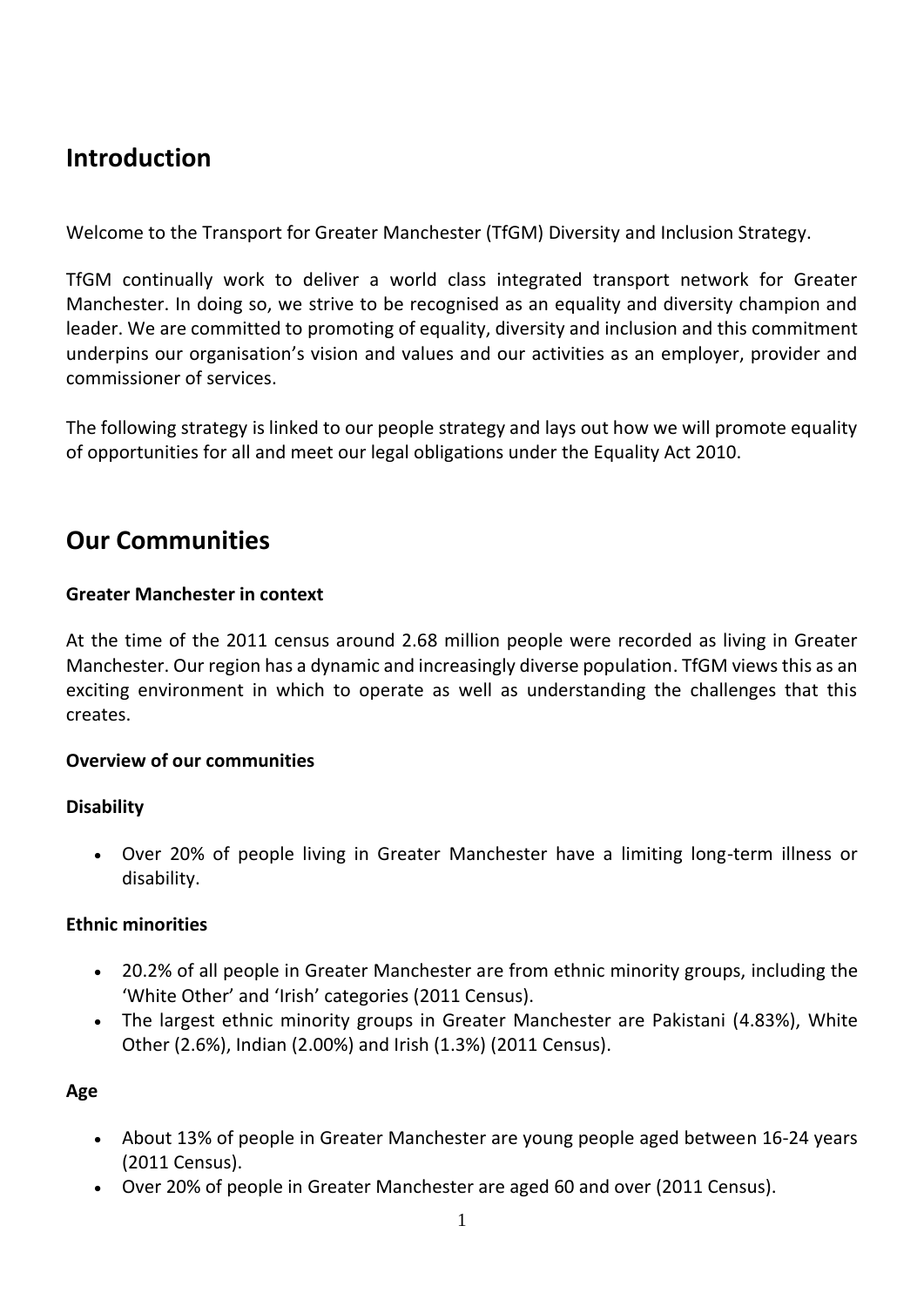#### **Sex**

Men make up 49.4% and women make up 50.6% (2011 Census) of the population of Greater Manchester. Women are more likely than men to have responsibility for children and care of dependents. Significant numbers of women work unsocial hours or on a part-time basis. Their transport choices are informed by a range of things including the waiting environment; access to services; reliability; affordability (for dependents as well as themselves); safety and security (on and off vehicle); and vehicular accessibility to accommodate prams, buggies, wheelchairs and driver and passenger behaviour.

#### **Religion or belief**

The profile of different religions/faiths in Greater Manchester is as follows (2011 Census):

- $\bullet$  Christian 61.8%  $\bullet$  Sikh 0.2%
- Buddhist 0.4% Other 0.3%
- Hindu 0.9% No religion 20.8%
- 
- 
- Jewish 0.9% Religion not stated 6.1%
- Muslim 8.7%

#### **Sexual Orientation**

No national accurate information is available for this protected characteristics. However estimates from the Lesbian and Gay Foundation Manchester puts the LGBT population of Greater Manchester to be between 5-7%.

#### **The Equality Duty**

TfGM is committed to meeting requirements under the Equality Act 2010 to:

- Eliminate unlawful discrimination, harassment, victimisation and other forms of conduct prohibited by the Act.
- Advance equality of opportunity between people who share a protected characteristic and those who do not.
- Foster good relations between people who share a protected characteristic and those who do not.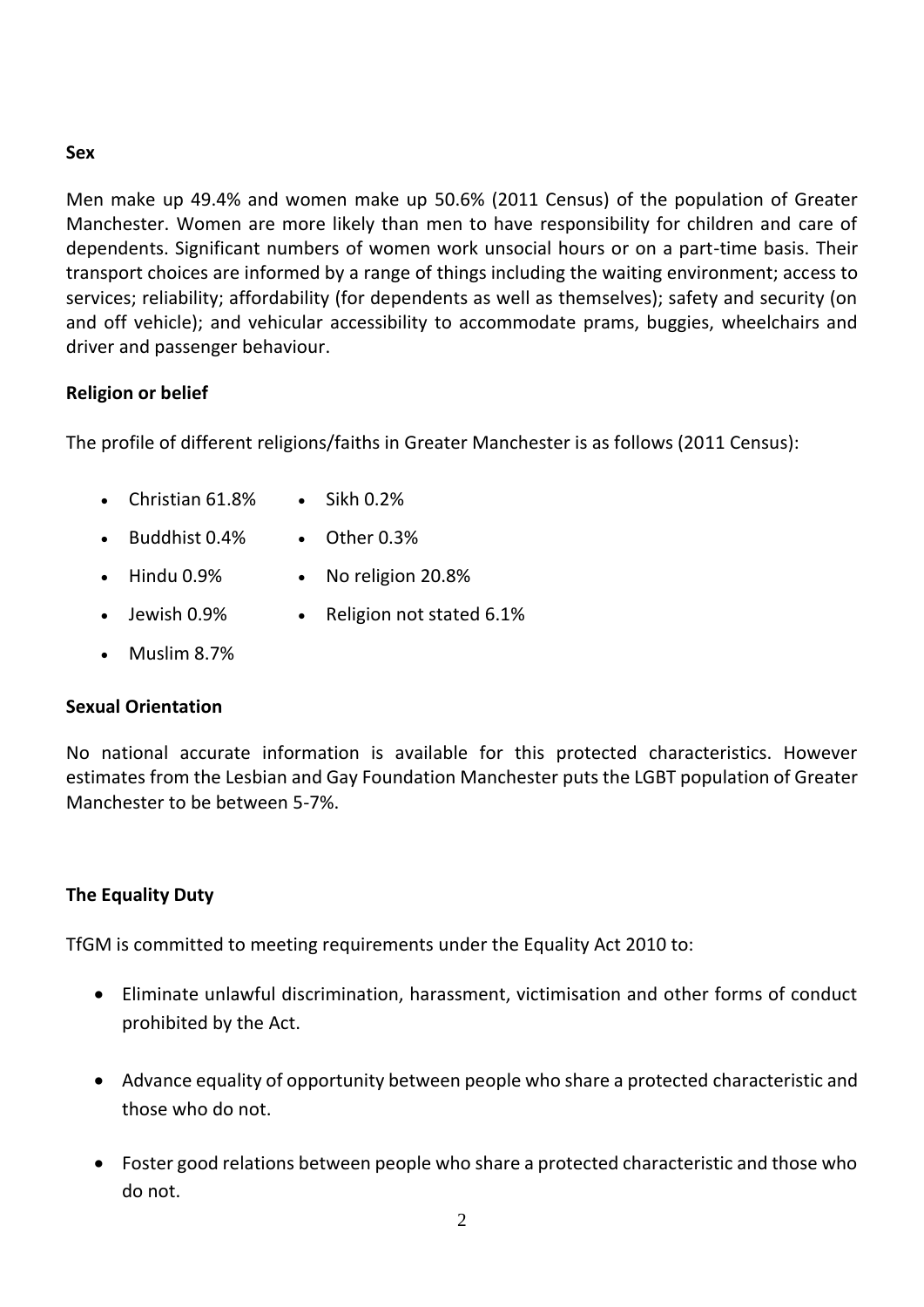TfGM has made tremendous progress in embedding equality, diversity and inclusion into the culture of this organisation. We need to continue making improvements and we will do this by a combination of identifying gaps in our service provisions and listening to stakeholders, including local businesses, local authorities, community groups and our service users.

In developing the work programme for 2018-2019, TfGM has taken account of the public sector guidance issued by EHRC. TfGM will follow the guidance as closely as possible and in some areas the guidance has been tailored to make it appropriate for TfGM.

TfGM's has identified 10 strategic objectives:

#### **a) Objectives for working with customers and partners (External).**

**Strategic objective 1** – To establish and maintain effective partnership working arrangements with key representative groups to ensure that they are fully engaged in the design and delivery of transport services and infrastructure.

**Strategic objective 2** - To put processes and practices in place that support and maintains community engagement.

**Strategic objective 3** - To introduce processes to clearly and accurately identify the protected characteristic demographics of the city region and to compare usage of public transport against those demographics.

**Strategic objective 4** – To introduce measures including targeted promotion to increase the usage of public transport of underrepresented protected characteristic groups.

**Strategic Objective 5** - To benchmark organisational diversity and inclusion performance against the best in class organisations.

#### **b) Objectives for TfGM (Internal)**

**Strategic objective 1** – To develop and maintain a comprehensive programme of training and awareness raising to ensure that all employees are aware of their personal and professional diversity and inclusion obligations.

**Strategic objective 2** - To build a truly inclusive organisational culture by reviewing current organisational processes and practices and by introducing appropriate improvements.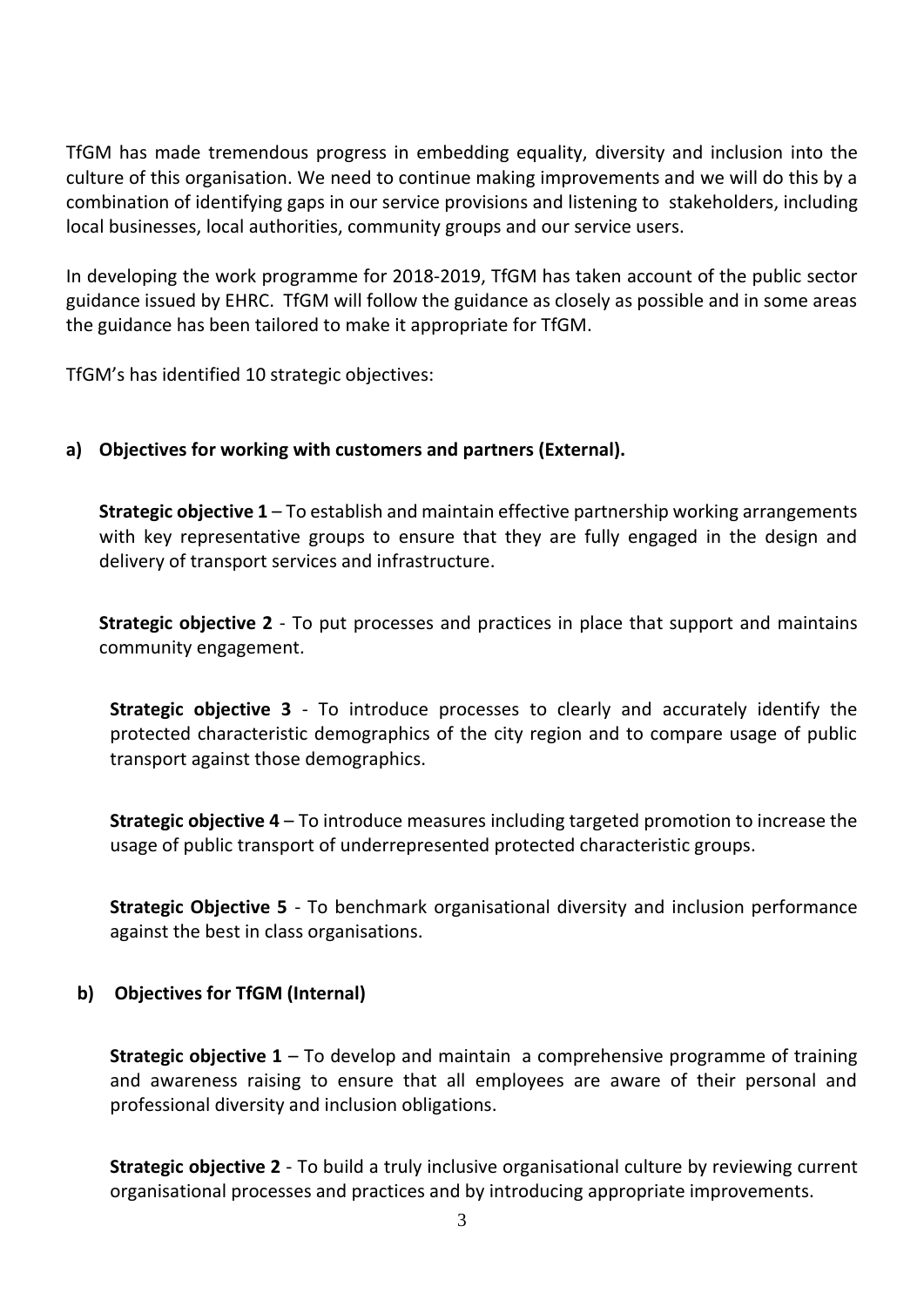**Strategic objective 3** - To accurately identify the make-up of the current workforce by protected characteristics and to set out and deliver against a realistic and targeted plan to move towards a workforce that is representative of the communities we serve.

**Strategic objective 4** – To ensure TfGM complies with provision of the Equality Act 2010

**Strategic Objective 5** – To commission ongoing external benchmarking so that TfGM's progress can be compared with other external organisations and future actions can be developed within a continuous improvement framework.

The action plan below supports the 10 objectives listed above. The Action plan will be regularly reviewed and updated.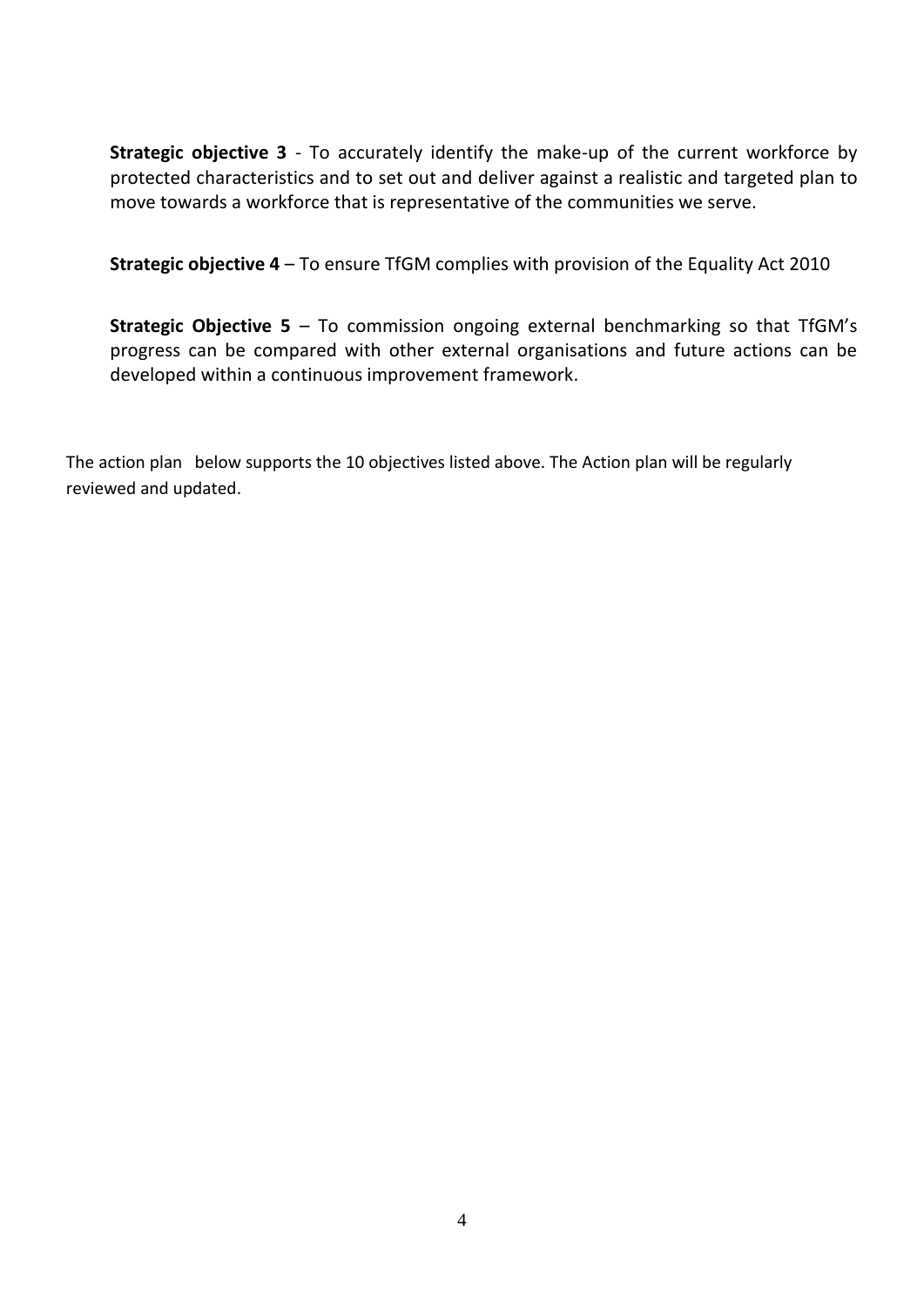# **Diversity & Inclusion Action Plan for 2018-2019**

| <b>Strategic Headline</b>                                                                                                                                                                                                                                        | 2018-2019 Actions                                                                                                                                                | By when       | By whom   | <b>Progress</b> |
|------------------------------------------------------------------------------------------------------------------------------------------------------------------------------------------------------------------------------------------------------------------|------------------------------------------------------------------------------------------------------------------------------------------------------------------|---------------|-----------|-----------------|
| <b>External focus</b>                                                                                                                                                                                                                                            |                                                                                                                                                                  |               |           |                 |
| <b>Partnership Working</b><br><b>Strategic objective 1 - To establish effective partnership</b>                                                                                                                                                                  | Continue to establish and develop links with community<br>groups so that they are engaged in the design and<br>delivery of transport services and infrastructure | Ongoing       | RR/MK     |                 |
| working arrangements with key representative groups to<br>ensure that they are fully engaged in the design and delivery of<br>transport services and infrastructure                                                                                              | Continue to maintain partnership working with specialist<br>interest groups like Henshaws so that TfGM can call up on<br>their specialist knowledge as required  | Ongoing       | RR/MK     |                 |
| <b>Community Engagement</b><br>Strategic objective 2 - To review current processes and<br>practices that support community engagement (including the<br>Disability Design Reference Group (DDRG)) and to introduce                                               | Review the representation on and the effectiveness of the<br><b>Disability Design Reference Group</b>                                                            | <b>Mar 18</b> | RR/MB     |                 |
| improvements                                                                                                                                                                                                                                                     | Ensure that the proposed customer panel has broad<br>representation<br>covering a range<br>of<br>protected<br>characteristics                                    | <b>Jun 18</b> | RR/MB     |                 |
|                                                                                                                                                                                                                                                                  | Consider targeted initiatives aimed at hard to reach groups                                                                                                      | Sep 18        | RR/MK     |                 |
| <b>Customer Experience</b><br><b>Strategic objective 3</b> - To introduce processes to clearly and<br>accurately identify the protected characteristic demographics<br>of the city region and to compare usage of public transport<br>against those demographics | Commission research to identify current public transport<br>use by protected characteristics and identify areas where<br>TfGM needs to take targeted action      | July 18       | <b>RR</b> |                 |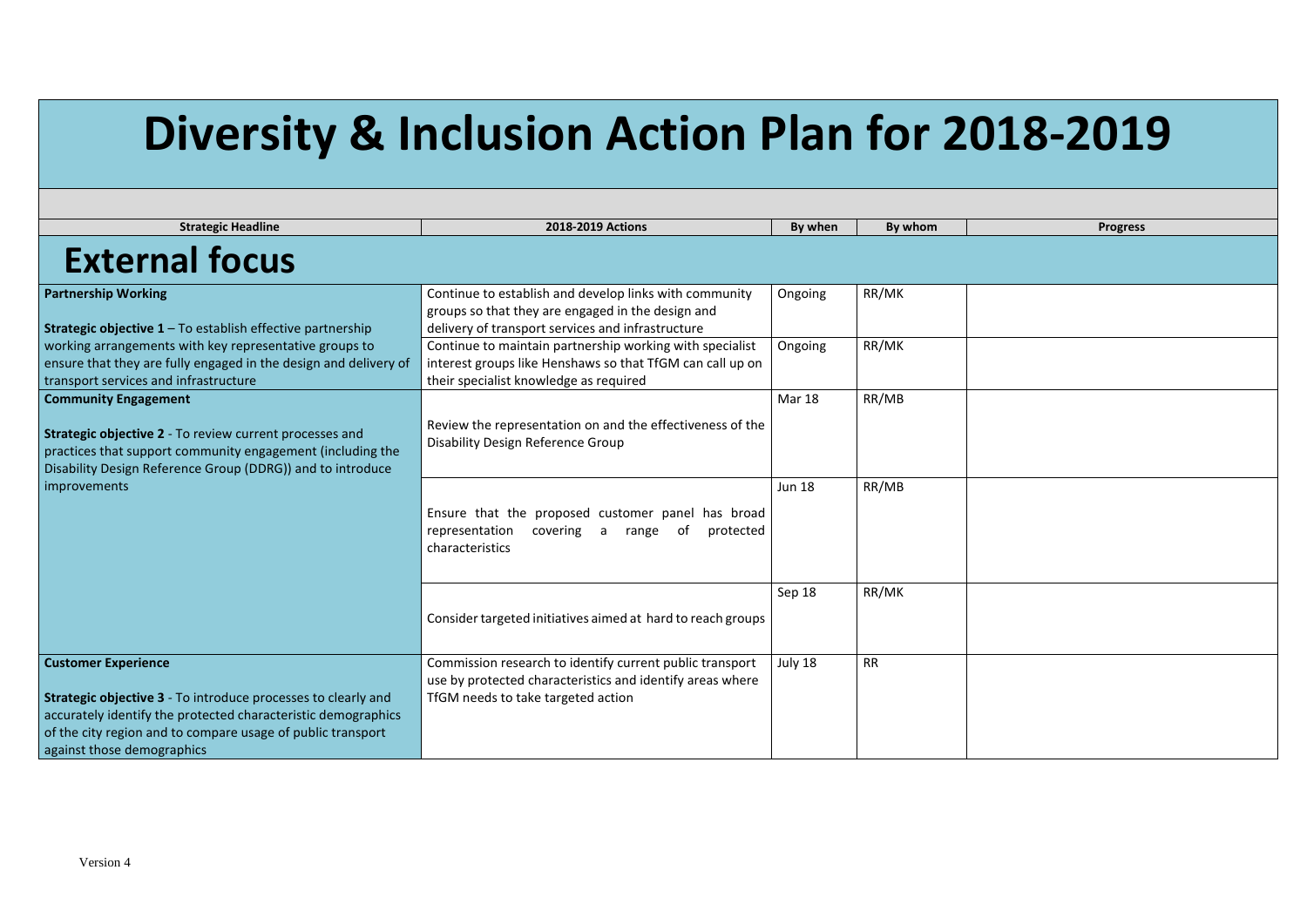

| Identify barriers which are preventing people from<br>particular protected characteristics accessing TfGM<br>services and facilities | Feb 18  | <b>RR</b>   |  |
|--------------------------------------------------------------------------------------------------------------------------------------|---------|-------------|--|
| To put measures in place to remove barriers preventing<br>particular communities accessing TfGM services and<br>facilities           | Feb 18  | <b>RR</b>   |  |
| Develop a campaign to promote public transport to<br>targeted groups                                                                 | Mar 18  | <b>RR</b>   |  |
| To explore good practice elsewhere and to consider<br>introducing such good practice if applicable                                   | Ongoing | RR/MB/MK/DA |  |
|                                                                                                                                      |         |             |  |

## **Internal focus**

| Training and awareness raising<br><b>Strategic objective 1</b> – To introduce and maintain a<br>comprehensive programme of training and awareness raising to<br>ensure that all employees are aware of their personal and<br>professional diversity and inclusion obligations. | To continue to deliver the D&I training for all new starters                                                  | Ongoing       | MK                        |  |
|--------------------------------------------------------------------------------------------------------------------------------------------------------------------------------------------------------------------------------------------------------------------------------|---------------------------------------------------------------------------------------------------------------|---------------|---------------------------|--|
|                                                                                                                                                                                                                                                                                | To continue to deliver the training for Bus Station Staff                                                     | Ongoing       | MK/JM/SC/TH/<br><b>WS</b> |  |
|                                                                                                                                                                                                                                                                                | To develop, pilot and deliver a refresher training for all staff<br>who have previously attended D&I training | <b>Jul 18</b> | MK/DA/JM                  |  |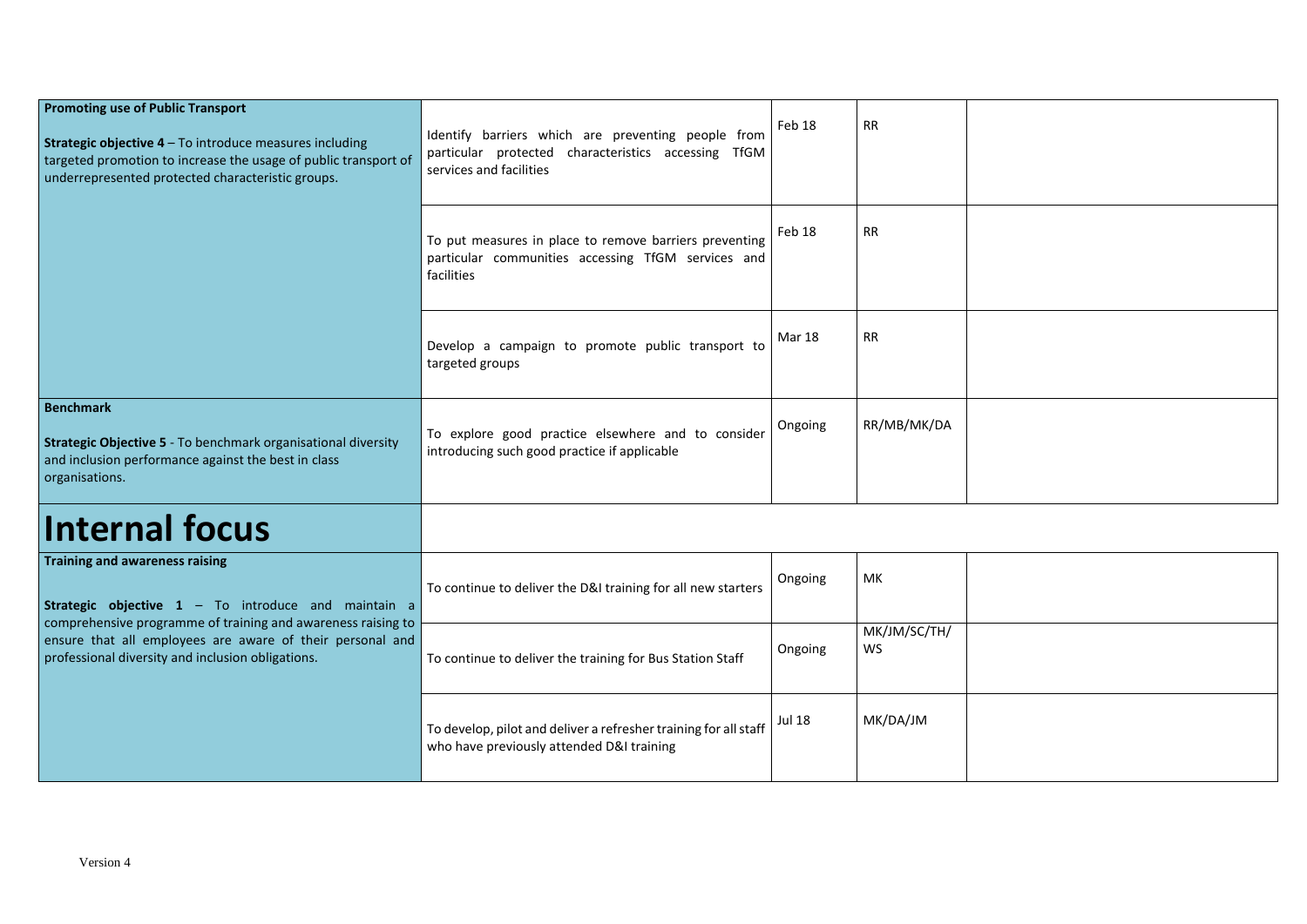|                                                                                                                                                                                                                          | To organised 3 lunch time awareness sessions on one of<br>the protected characteristics that has not been covered in<br>the recent past                              | Throughout<br>the year | МK          |
|--------------------------------------------------------------------------------------------------------------------------------------------------------------------------------------------------------------------------|----------------------------------------------------------------------------------------------------------------------------------------------------------------------|------------------------|-------------|
|                                                                                                                                                                                                                          | Consider introducing training for Managers on how to<br>manage a diverse workforce                                                                                   | <b>Mar 18</b>          | MK/DA       |
|                                                                                                                                                                                                                          | Continue to run sessions on how to complete an Equality<br>Impact Analysis as required                                                                               | Ongoing                | <b>MK</b>   |
| Develop an inclusive culture<br>Strategic objective 2 - To build a truly inclusive organisational<br>culture by reviewing current organisational processes and<br>practices and by introducing appropriate improvements. | Review the revised committee structure within TfGM and<br>ensure that front page of committee report have equality<br>implications section for designated committees | <b>Jan 18</b>          | <b>MK</b>   |
|                                                                                                                                                                                                                          | Leadership team, at least, have one session on one of the<br>away days so that they have an opportunity to contribute<br>to development of future actions            | Feb 18                 | MK/DA       |
|                                                                                                                                                                                                                          | Review current arrangements in place for dealing with<br>bullying and harassment and make recommendations as<br>necessary and implement those recommendations        | <b>Jan 18</b>          | MK/DA       |
| <b>Improve workforce diversity</b>                                                                                                                                                                                       | Continue to encourage current employees to complete the<br>diversity monitoring section in SAP                                                                       | Ongoing                | MK/PG/DA    |
| <b>Strategic objective 3</b> - To accurately identify the make-up of the<br>current workforce by protected characteristics and to set out<br>and deliver against a realistic and targeted plan to move towards           | All new starters will have diversity monitoring information<br>entered on SAP as part of the initial employment<br>registration process                              | Ongoing                | JS/LC/MK/JH |
| a workforce that is representative of the communities we serve.                                                                                                                                                          | To analyse work force diversity annually and to use the<br>information to inform future recruitment processes                                                        | <b>Jan 18</b>          | MK          |
|                                                                                                                                                                                                                          | Consider setting aspirational targets for workforce<br>diversity for all level/grades within TfGM to address under-<br>representation                                | <b>Jun 18</b>          | MK/DA       |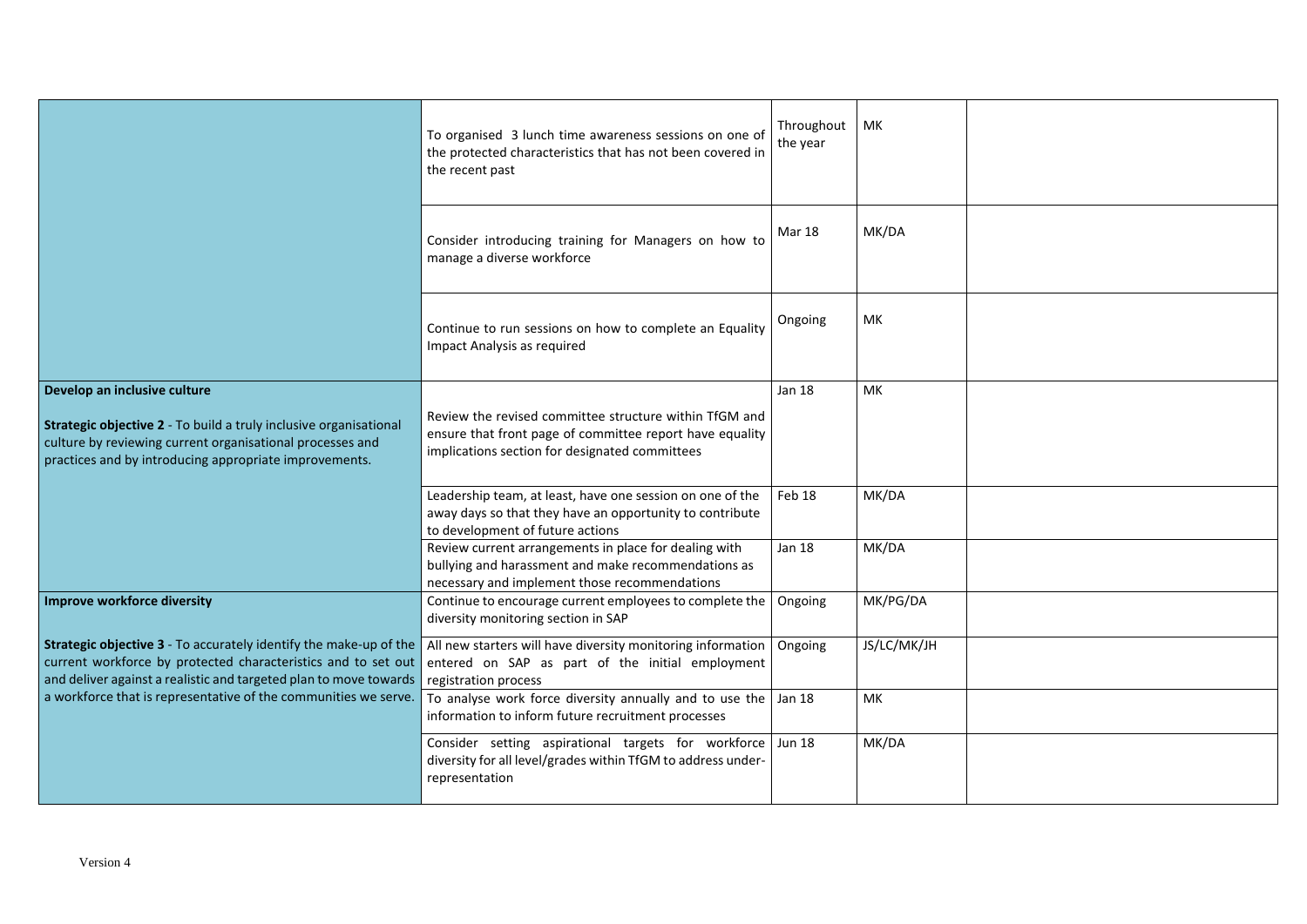|                                                                                                                                                                           | Continue to discriminate TfGM vacancy details to wide<br>section of the communities in Greater Manchester to<br>increase awareness and attract job applications from those<br>communities | Ongoing       | MK/JH       |  |
|---------------------------------------------------------------------------------------------------------------------------------------------------------------------------|-------------------------------------------------------------------------------------------------------------------------------------------------------------------------------------------|---------------|-------------|--|
|                                                                                                                                                                           | Continue to train all individuals who take part in<br>recruitment and selection and maintain a list of approved<br>recruiters                                                             | Ongoing       | MK/JH       |  |
|                                                                                                                                                                           | Develop a guaranteed interviews scheme for all disabled<br>applicants meeting all essential person specification<br>requirements for jobs with TfGM                                       | <b>Mar 18</b> | <b>MK</b>   |  |
|                                                                                                                                                                           | For entry level positions to consider the use of the<br>Apprenticeship Scheme to try and recruit from a wide and<br>diverse pool as possible.                                             | Ongoing       | MK/JM/JH    |  |
|                                                                                                                                                                           | Display Disability Confident Employer on TfGM website<br>and work to secure level 3 accreditation                                                                                         | Apr 18        | MK          |  |
|                                                                                                                                                                           | Promote TfGM as a potential employer with groups<br>within Greater Manchester cover as many protected<br>characteristics as possible                                                      | Ongoing       | MK/JH/RR    |  |
| Implement and monitor obligations under the Equality Act<br>2010                                                                                                          | To ensure all policies and procedures are compliant with<br>provision of the Equality Act 2010                                                                                            | Ongoing       | MK          |  |
| <b>Strategic Objective 4 - To ensure that TfGM complies with the</b><br>provision of the Equality Act 2010                                                                | To ensure that TfGM complies with the General and<br>Specific Equality Duties of the Equality Act 2010                                                                                    | Ongoing       | MK          |  |
|                                                                                                                                                                           | To provide expertise with complaint resolution as<br>required                                                                                                                             | Ongoing       | MK          |  |
|                                                                                                                                                                           | To provide expertise with development of specific<br>projects as required                                                                                                                 | Ongoing       | MK          |  |
|                                                                                                                                                                           | To review TfGM's accessibility design guide and to amend<br>it in line with national guidance and local needs                                                                             | <b>Mar 18</b> | MK/AC/RR    |  |
| <b>Benchmarking and Progression</b><br><b>Strategic objective 5 - To commission an initial and ongoing</b><br>external benchmarking so that TfGM progress can be compared | Work with Centre for National Diversity to achieve best in<br>class and secure support as TfGM progresses within the<br>improvement framework of NCD                                      | Ongoing       | MK/DA/MB/RR |  |
|                                                                                                                                                                           |                                                                                                                                                                                           |               |             |  |